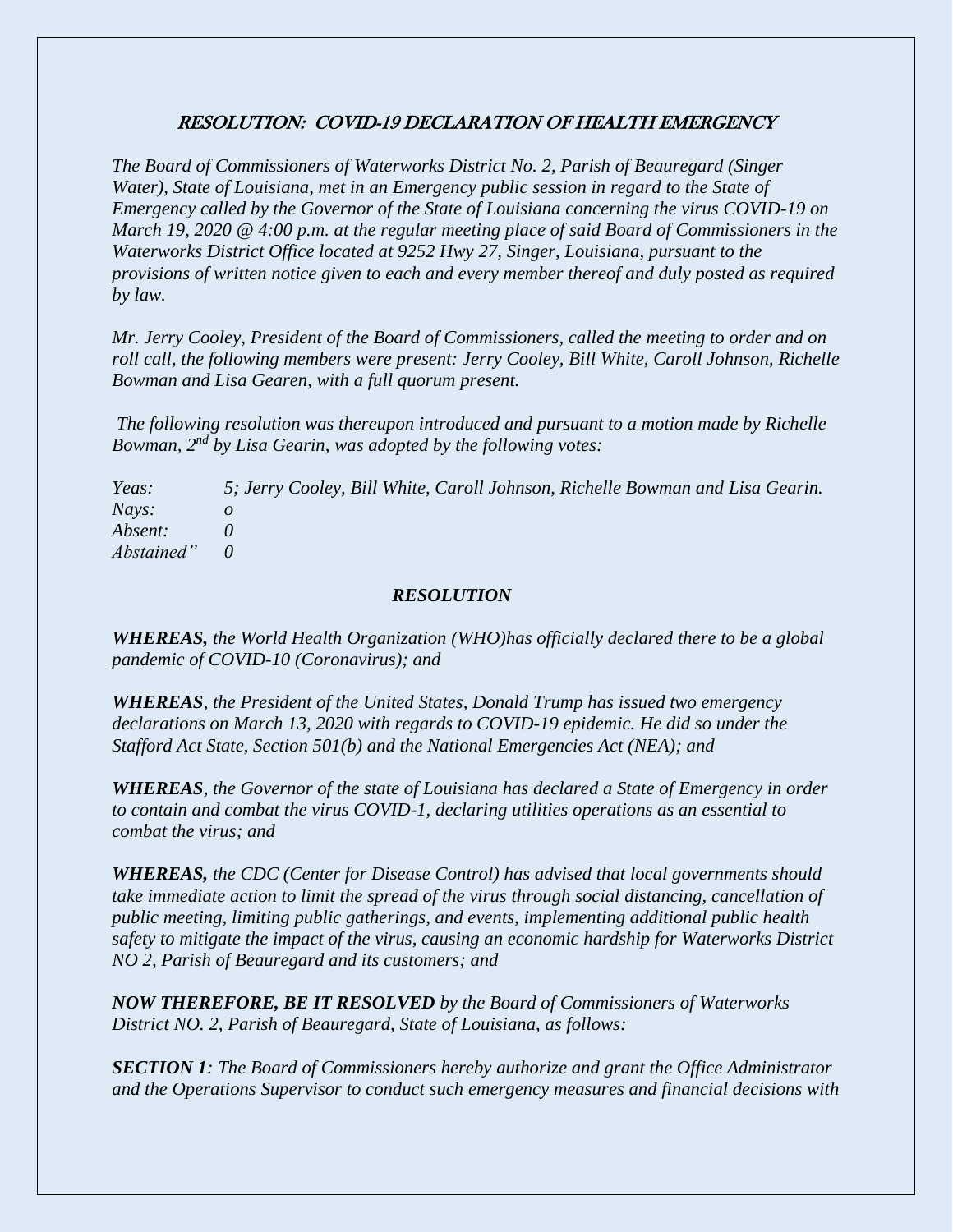*full authority as may be appropriate to safeguard the employees, public health, potable water source, and the safety and welfare of our customers, and to permit the District to qualify for any and all financial aid and other assistance that may be available from the United States and/or the State of Louisiana during this State of Emergency regarding COVID-19.*

*SECTION 2: All non-payment disconnections for Waterworks District 2, Parish of Beauregard shall be suspended thru March 20, 2020 to April 20, 2020, any disconnect prior to March 20, 2020 shall remain in effect.*

*SECTION 3: All 10% late penalties for Waterworks District 2, Parish of Beauregard shall be suspended thru March 10, 2020 to April 10, 2020, any late penalties prior to March 10, 2020 shall remain in effect.*

*SECTION 4: This resolution shall be re-evaluated on or before April 20, 2020 for the need to extend the non-payment of disconnect and late penalties. This resolution shall give the Office Administrator the authority to make the determination if an extension is required on a 30-day basis thereafter.*

*SECTION 5: The first billing cycle after the non-payment and late penalties waiver ends, customers will have the ability to pay the past due balance divided equally over a 3-month billing cycle, as well as, their current monthly charges, or they will be disconnected for nonpayment. Our Customer Service Staff is not responsible for a customer extended payment plans, it is the sole responsibility of the customer to make extended payment arrangements with our Customer Service Staff for the extended payment period.* 

*SECTION 6: Current, past due amounts, and disconnect notices will continue to appear on the monthly bill in order to keep the customer informed and up to date on their account balance, however, non-payment disconnect action will not be taken during the State of Emergency with a deadline of April 20, 2020. The Waterworks District No. 2 strongly encourages its customers to make full payments, or partial-payments when possible during this event to avoid a high bill at a later date, and having their service disconnected after the deadline date.*

## *ADOPTED AND APPROVED this 19th, day of March, 2020*

*/s/\_\_\_\_\_\_\_\_\_\_\_\_\_\_\_\_\_\_\_\_\_\_\_\_\_\_\_*

*Jerry Cooley, President*

*ATTEST:*

*/s/ \_\_\_\_\_\_\_\_\_\_\_\_\_\_\_\_\_\_\_\_\_\_\_\_\_\_\_\_\_\_\_ Paula Rose, District Secretary/Treasurer Office Administrator*